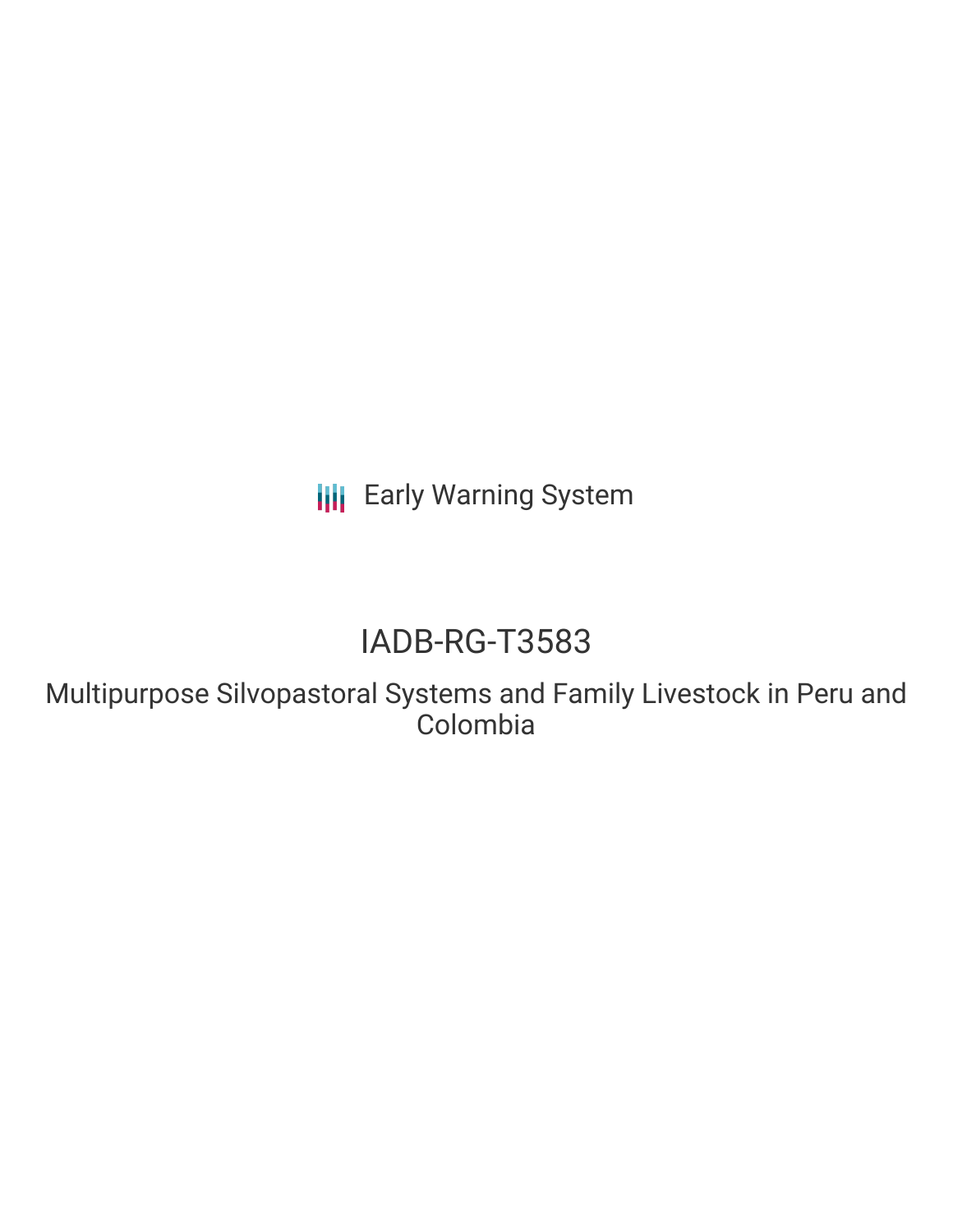

### **Quick Facts**

| <b>Financial Institutions</b>  | Inter-American Development Bank (IADB)          |
|--------------------------------|-------------------------------------------------|
| <b>Status</b>                  | Active                                          |
| <b>Bank Risk Rating</b>        | С                                               |
| <b>Voting Date</b>             | 2020-07-14                                      |
| <b>Borrower</b>                | Government of Peru and Government of Colombia   |
| <b>Sectors</b>                 | Agriculture and Forestry, Technical Cooperation |
| Investment Type(s)             | Grant                                           |
| <b>Investment Amount (USD)</b> | $$0.20$ million                                 |
| <b>Project Cost (USD)</b>      | $$0.60$ million                                 |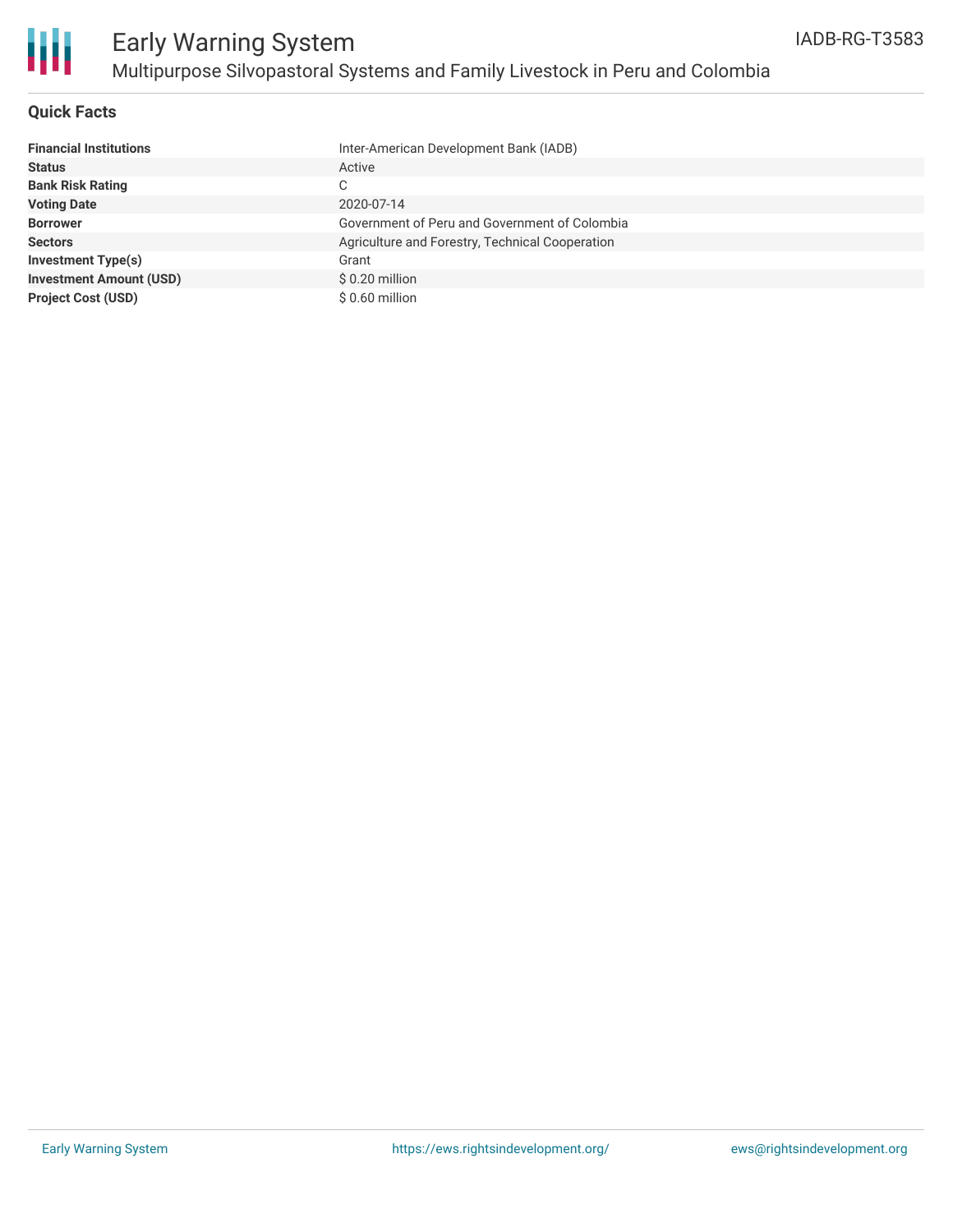

### **Project Description**

Improvement in family livestock productivity in Peru and Colombia through the implementation of multi-purpose silvopastoral systems with validated environmental sustainability.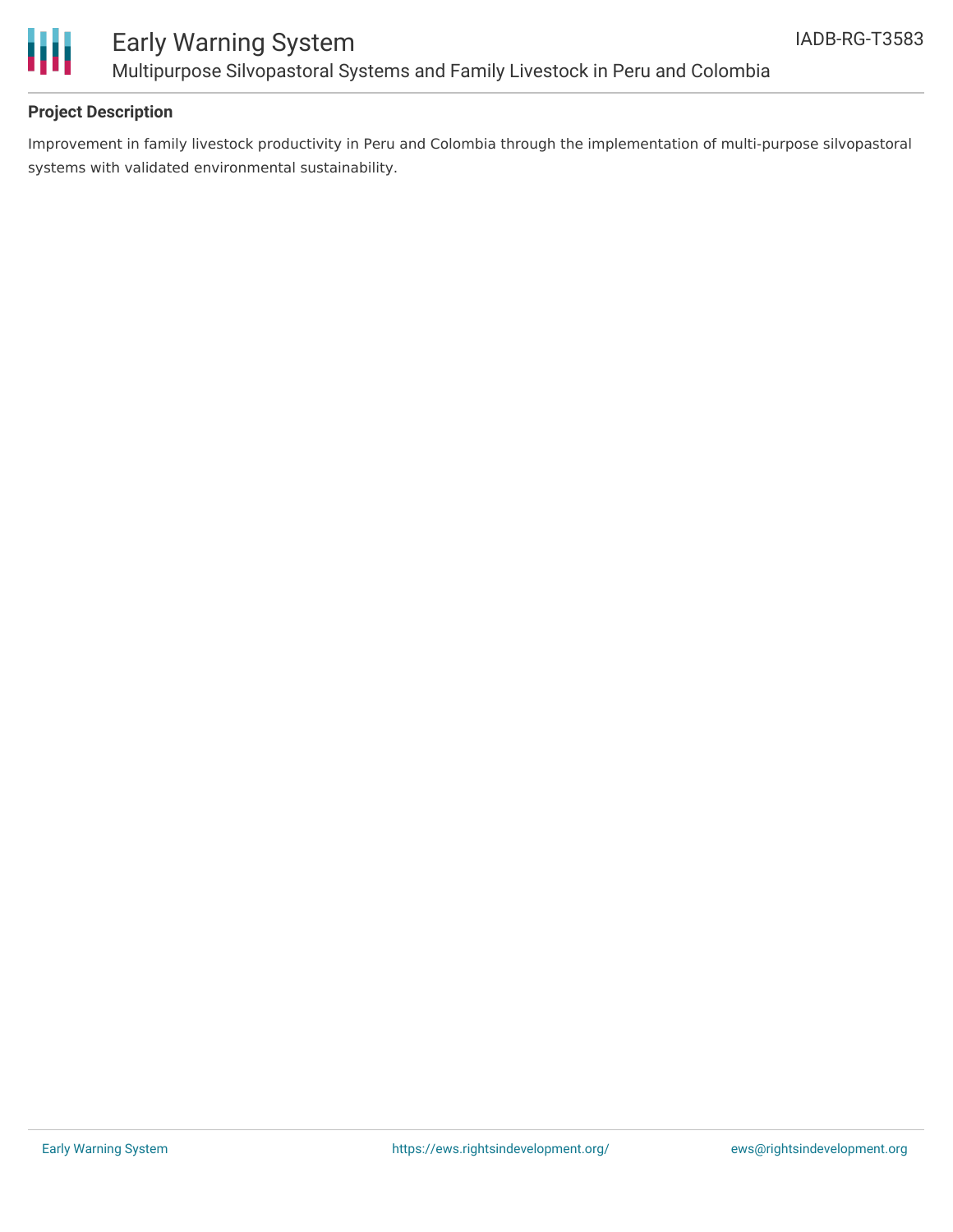

## Early Warning System Multipurpose Silvopastoral Systems and Family Livestock in Peru and Colombia

### **Investment Description**

• Inter-American Development Bank (IADB)

The countries's counterpart ammount to USD 400,00.